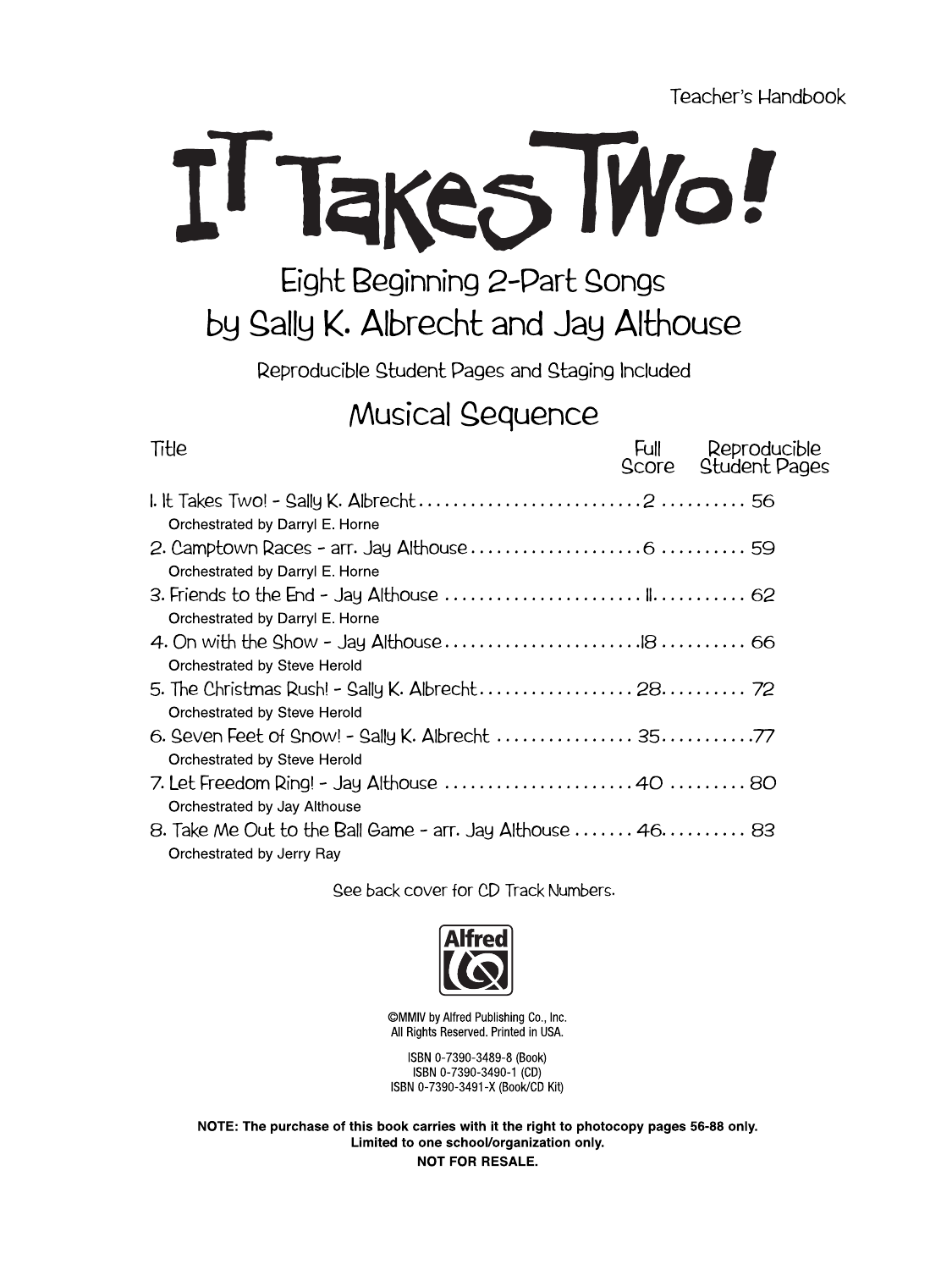## **1. IT TAKES TWO!**

**SALLY K. ALBRECHT** *Words and Music by*



**Copyright © MMIV by Alfred Publishing Co., Inc. All Rights Reserved. Printed in USA.**